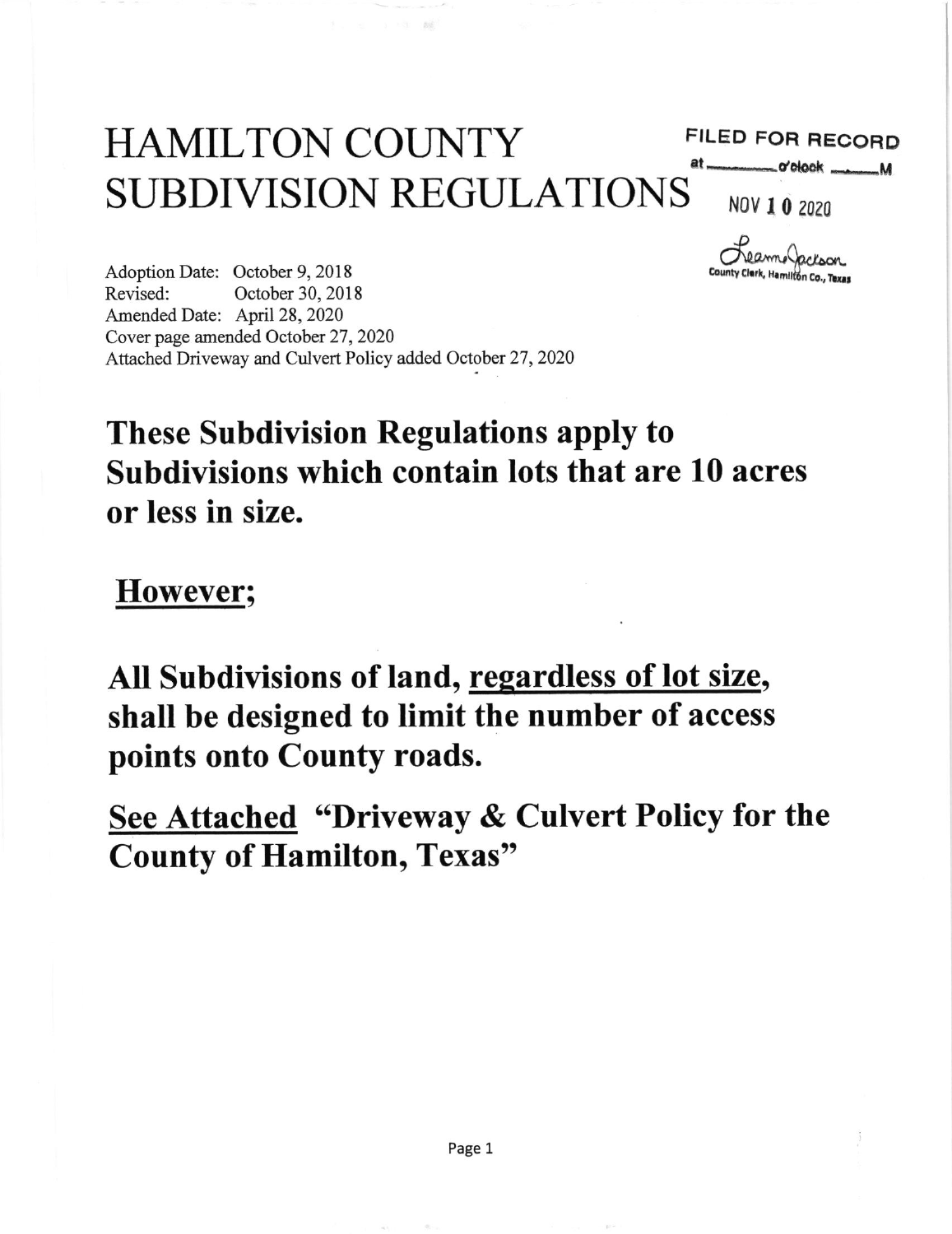L Notices

#### II. Owner's Responsibilities

#### PART 1 General Provisions

- 101. Title
- 102. Purpose
- 103. Plat Required
- 104. Definitions

#### PART 2 Procedures and Platting

- 201. Procedures
- 201.1 Timely Approval of Plats and Other Plans
- 201.2 Disapproval Requirements
- 201.2.1 Applicant Response to Disapproval
- 201.2.2 Approval or Disapproval of Response
- 201.2.3 Judicial Review of Disapproval
- 201.3 Concept Plan
- 201.4 Preliminary Plan Approval
- 201.5 Final Plan Approval
- 202. Concept Plan Requirements
- 203. Preliminary Plan Requirements
- 204. Final Plan Requirements
- 205. Approval by Commissioners' Court
- 206. Vacation of a Subdivision
- 207. Replatting
- 208. Amending Plans

#### PART 3 Design Standards and Required Improvements

- 301. Lots and Easements
- 301.1 Building Setback Lines
- 302. Streets
- 303. Minimum Requirements Local and Collector Streets<br>304. Soils Testing
- Soils Testing
- 305. Signs & Traffic Control Devices
- 306. Right of Way
- 307. Drainage
- 308. Subgrade

Page 2